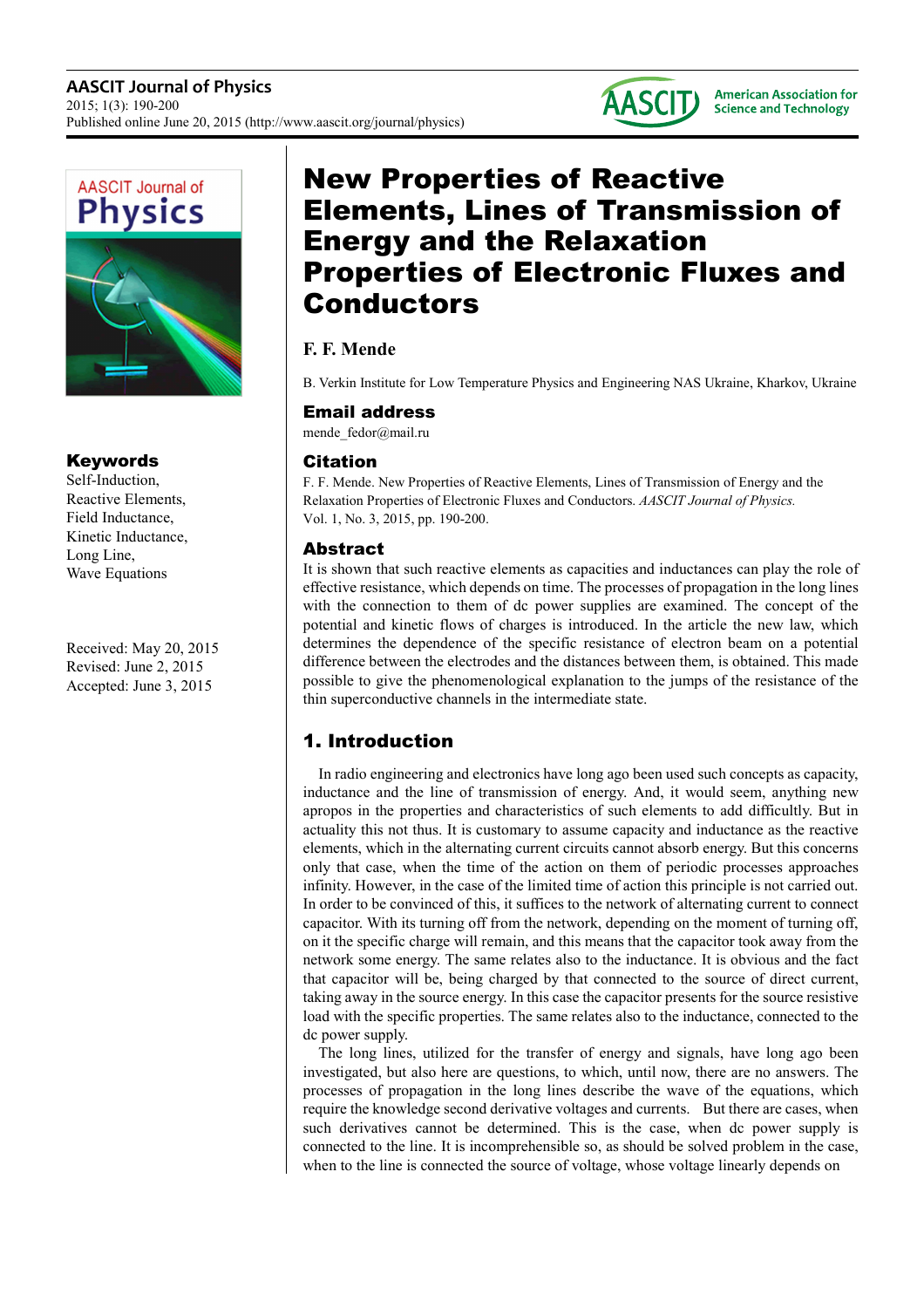time, since in this case the second derivative is equal to constant. Answer to a question about how should be examined the processes of propagation in the line in this case, in the scientific literature is absent.

The properties of long lines are characterized by such parameters as linear capacity and inductance, which do not consider the kinetic properties of charges. This connected with the fact that linear field inductance in the long lines considerably exceeds linear kinetic inductance. This condition can not be observed when as the conductors of line it serves electronic or ionic flux. This special feature of such lines in the existing publications also is not examined.

The motion of charges in the normal conductors is accompanied by the loss of energy, connected with the relaxation processes. Relaxation processes occur, also, with the propagation of electronic fluxes vacuum, and also in the superconductive films in the intermediate state. But thus far no one turned attention to the fact that these processes have much in common. On this thematics contributor published a number of works [1-6], which are condemned in the article.

#### 2. Active and Reactive Self-Induction

The Kirgof's laws they indicate that in that locked value, that has the voltage sources, the sum of all voltagees on its elements it is equal to zero. This means that network elements answer the action of the voltage source the reverse reaction, which exactly compensates the action of the voltage source. This phenomenon is similar to third Newton's law, when action is equal to opposition, and bears the name of self-induction.

If we to the effective resistance connect the power source, then Ohm's law is carried out

 $U = IR$ .

$$
\quad \text{or} \quad
$$

$$
U - IR = 0.
$$

This means that with the connection of the voltage source to the effective resistance in this resistance is established such current, which during the resistance  $R$  gives the voltage drop, equal to the voltage, connected to the resistance.

Subsequently we will use these concepts: as current generator and the voltage generator. By ideal voltage generator we will understand such source, which ensures on any load the lumped voltage, internal resistance in this generator equal to zero. By ideal current generator we will understand such source, which ensures in any load the assigned current, internal resistance in this generator equally to infinity. The ideal current generators and voltage in nature there does not exist, since both the current generators and the voltage generators have their internal resistance, which limits their possibilities.

If the capacity *C* is charged to a potential difference *U* , then the charge *Q* , accumulated in it, is determined by the relationship

$$
Q_{c,U}=CU.
$$

If the value of a voltage drop across capacity or capacity itself depends on time, then the strength of current, which flows in the chain, which includes the voltage source and capacity, is determined by the relationship:

$$
I(t) = \frac{dQ_{C,U}}{dt} = C\frac{\partial U}{\partial t} + U\frac{\partial C}{\partial t}
$$

This expression determines the law of electrical self-induction. Thus, current in the circuit, which contains capacitor, can be obtained by two methods, changing voltage across capacitor with its constant capacity either changing capacity itself with constant voltage across capacitor, or to produce change in both parameters simultaneously.

When the capacity  $C_0$  is constant, we obtain expression for the current, which flows in the chain:

$$
I(U) = C_0 \frac{\partial U}{\partial t}
$$
 (2.1)

.

when changes capacity, and at it is supported the constant voltage  $U_0$ , we have:

$$
I(C) = U_0 \frac{\partial C}{\partial t}
$$
 (2.2)

This case to relate to the parametric capacitive self-induction, since the current strength it is connected with a change in the capacitance value.

Let us examine the consequences, which escape from relationship (2.2).

If we to the capacity connect the direct-current generator of  $I_0$ , then voltage on it will change according to the law:

$$
U(t) = \frac{I_0 t}{C_0} \tag{2.3}
$$

Using to this relationship Ohm's law

$$
U=I\hspace{-0.1cm}R
$$

,

we obtain the value of the effective resistance of the chain in question[1-6]

$$
R(t) = \frac{t}{C_0}.
$$

Thus, the capacity, connected to the current source, plays the role of the effective resistance, which linearly depends on the time. The it should be noted that obtained result is completely obvious; however, such properties of capacity, which customary to assume by reactive element they were for the first time noted in the work [1].

From a physical point of view this property of capacity is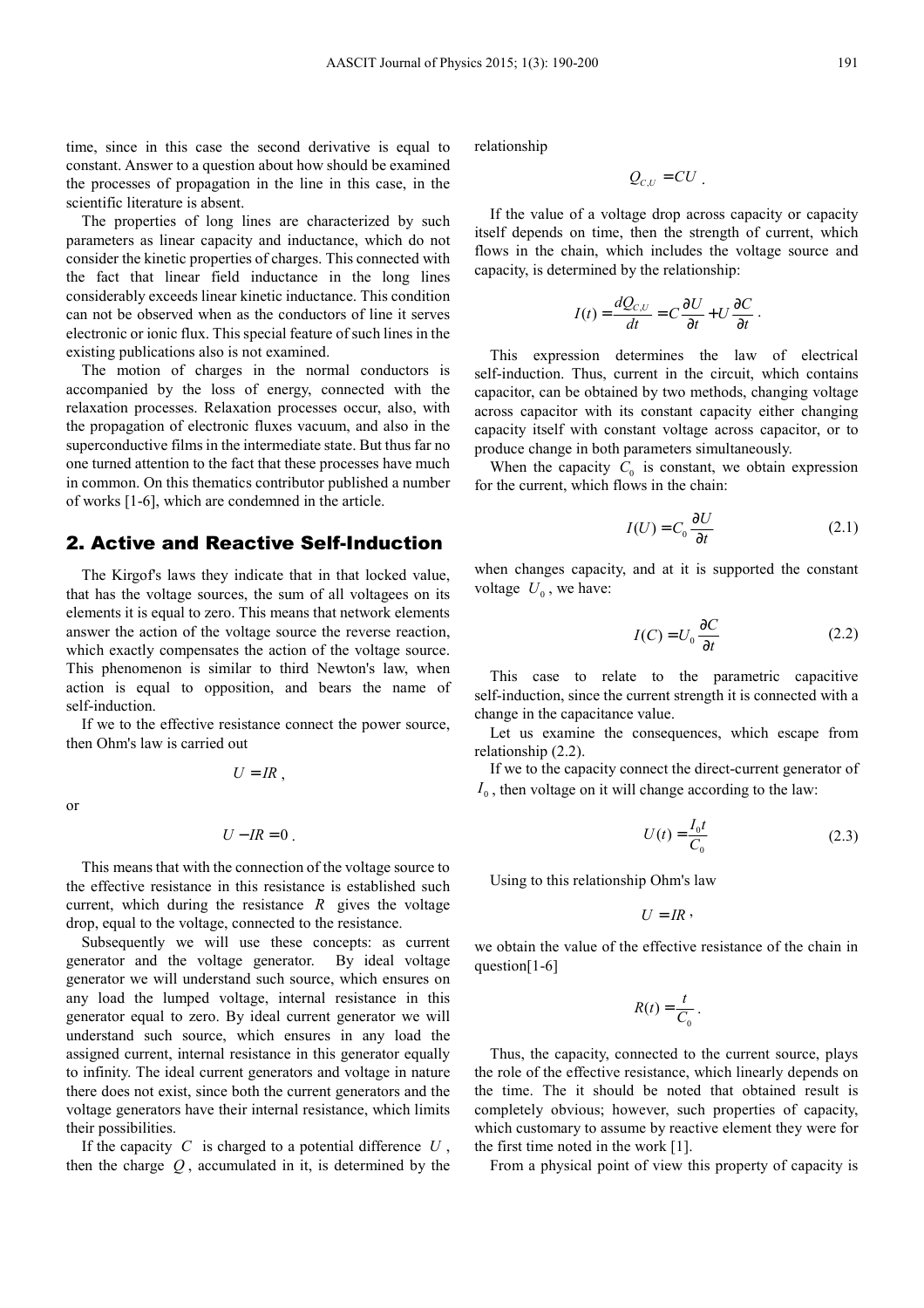connected with the fact that, charging capacity, current source to expend energy. Capacity itself in this case performs the role of storage battery.

Charging capacity, current source expends the power

$$
P(t) = \frac{I_0^2 t}{C_0}
$$
 (2.4)

The energy, accumulated by capacity in the time *t* , we will obtain, after integrating relationship (2.4) with respect to the time:

$$
W_C(t) = \frac{I_0^2 t^2}{2C_0}.
$$

Substituting here the value of current from relationship (2.3), we obtain the dependence of the value of the accumulated in the capacity energy from the instantaneous value of voltage on it:

$$
W_C(U) = \frac{1}{2} C_0 U^2.
$$

Now we will support at the capacity constant voltage  $U_0$ , and change capacity itself, then

$$
I(C) = U_0 \frac{\partial C}{\partial t}.
$$

Using to this relationship Ohm's law

$$
R_C = \left(\frac{\partial C}{\partial t}\right)^{-1}
$$

plays the role of the resistance [1-6]. The derivative, entering this expression can have different signs. This result is intelligible. Since with a change in the capacity change the energy accumulated in it, capacity, it can extract energy in the current source, or return energy into the external circuit. The power, expended by current source, or output into the external circuit, is determined by the relationship:

$$
P(C) = \frac{\partial C}{\partial t} U_0^2.
$$

Let us examine one additional process, which earlier the laws of induction did not include, however, it falls under for our extended determination of this concept. It is evident that if the charge, accumulated in the capacity, remains constant, then voltage on it can be changed by changing the capacity. In this case the relationship will be carried out:

$$
Q_0 = C_0 U_0 = CU = const ,
$$

where *C*, *U* are instantaneous values, and  $C_0$ ,  $U_0$  are initial values of these parameters. The voltage on the capacity and the energy, accumulated in it, will be in this case determined by the relationships:

$$
U = \frac{C_0 U_0}{C},
$$
  

$$
W_c(C) = \frac{1}{2} \frac{(C_0 U_0)^2}{C}.
$$
 (2.5)

It is natural that this process of self-induction can be connected only with a change in capacity itself, and therefore it falls under for the determination of parametric self-induction.

Let us examine the processes, proceeding in the inductance. If the current strength through the inductance or inductance itself depend on time, then the value of voltage on it is determined by the relationship:

$$
U(t) = L\frac{\partial I}{\partial t} + I\frac{\partial L}{\partial t}
$$

let us examine the case, when the inductance of is constant.

$$
U(I) = L_0 \frac{\partial I}{\partial t}
$$
 (2.6)

After integrating expression (2.6) on the time, we will obtain:

$$
I(t) = \frac{Ut}{L_0} \tag{2.7}
$$

Using to this relationship Ohm's law, we obtain, that the inductance, connected to the dc power supply, presents for it the resistance

$$
R(t) = \frac{L_0}{t}.
$$

The power, expended in this case by source, is determined by the relationship:

$$
P(t) = \frac{U^2 t}{L_0} \tag{2.8}
$$

After integrating relationship (2.8) on the time, we will obtain the energy, accumulated in the inductance

$$
W_L(t) = \frac{1}{2} \frac{U^2 t^2}{L_0}
$$
 (2.9)

After substituting into expression (2.9) the value of voltage from relationship (2.7), we obtain the value of the energy, accumulated in the inductance:

$$
W_L(I) = \frac{1}{2} L_0 I^2.
$$

Let us examine the case, when the current  $I_0$ , which flows through the inductance, is constant, and inductance itself can change. In this case we obtain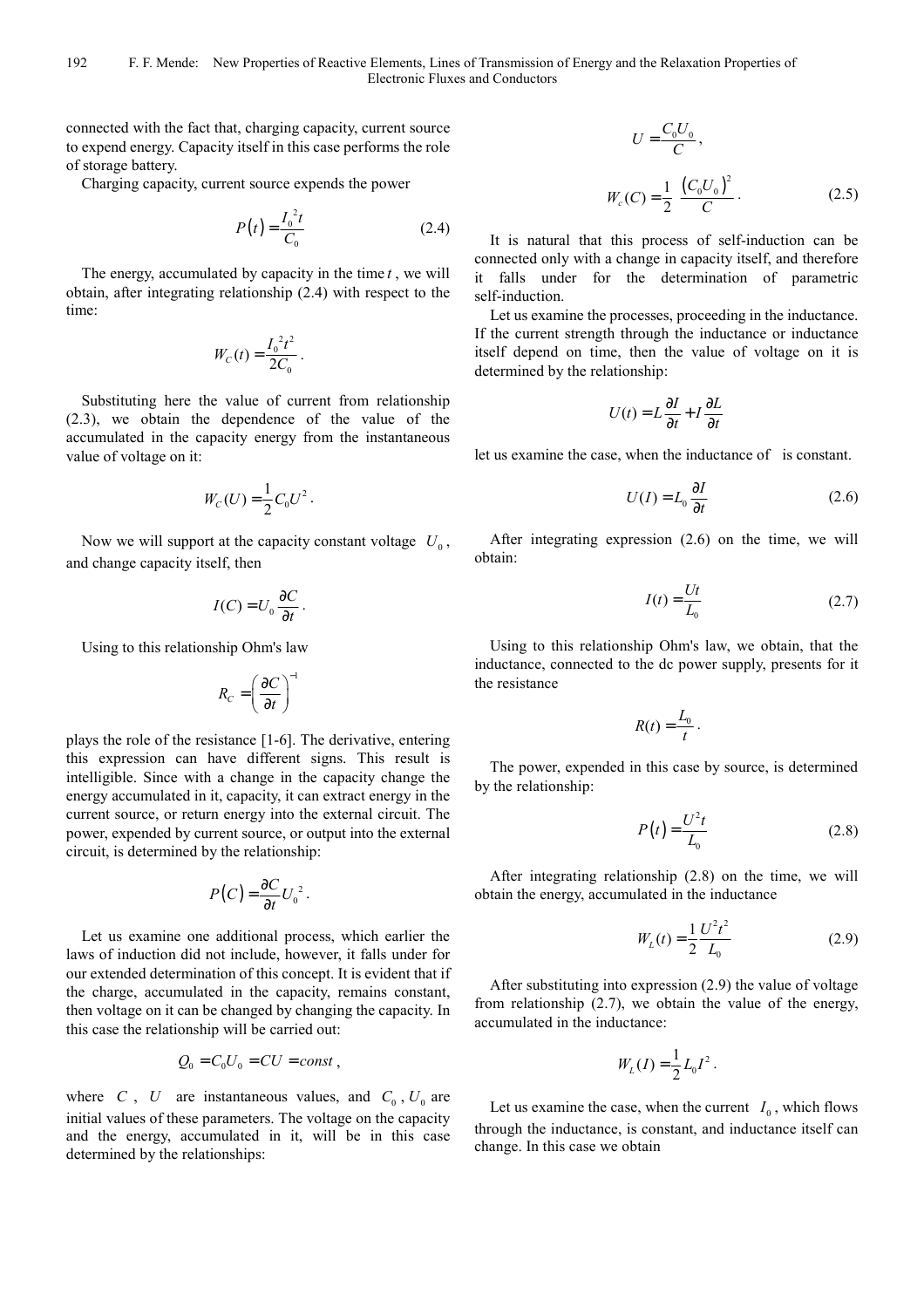$$
U = I_0 \frac{\partial L}{\partial t} \tag{2.10}
$$

Consequently, the value

$$
R(t) = \frac{dL}{dt}
$$

as in the case the electric flux, effective resistance can be (depending on the sign of derivative) both positive and negative. This means that the inductance can how derive energy from without, so also return it into the external circuits.

If inductance is shortened outed, and made from the material, which does not have effective resistance, for example from the superconductor, then

$$
L_0 I_0 = const ,
$$

where  $L_0$ ,  $I_0$  are initial values of these parameters, which are located at the moment of the short circuit of inductance with the presence in it of current.

This regime we will call the regime of the frozen flow. In this case the relationship is fulfilled:

$$
I_0=\frac{I_1L_1}{L_0}\,,
$$

where  $I_1$ ,  $I_1$  are the instantaneous values of the corresponding parameters.

In flow regime examined of current induction remains constant, however, in connection with the fact that current in the inductance it can change with its change, this process falls under for the determination of parametric self-induction. The energy, accumulated in the inductance, in this case will be determined by the relationship

$$
W_L(L) = \frac{1}{2} \frac{(L_0 I_0)^2}{L}.
$$

where L is the instantaneous value of inductance.

### 3. Propagation of Signals in the Long Lines

The processes of the propagation of voltages and currents in the long lines it is described with the aid of the wave equations

$$
\frac{\partial^2 U}{\partial z^2} = \frac{1}{v^2} \frac{\partial^2 U}{\partial t^2}
$$

$$
\frac{\partial^2 I}{\partial z^2} = \frac{1}{v^2} \frac{\partial^2 I}{\partial t^2}
$$

,

which are obtained from the telegraphic equations

$$
\frac{\partial U}{\partial z} = -L \frac{\partial I}{\partial t}
$$

$$
\frac{\partial I}{\partial z} = -C \frac{\partial U}{\partial t}
$$

But as to enter, if to the line is connected dc power supply or source of voltage, which is changed according to the linear law, when the second derivatives of voltages and currents do be absent? In existing publication before the appearance of works [1-6] answers to this question it was not.

The processes, examined in two previous paragraphs, concern chains with the lumped parameters, when the distribution of potential differences and currents in the elements examined can be considered uniform.

We will use the results, obtained in the previous paragraph, for examining the processes, proceeding in the long lines, in which the capacity and inductance are the distributed parameters [1-2]. Let us assume that the linear capacity and the inductance of line compose  $C_0$ ,  $L_0$ . If we to the line connect the dc power supply of  $U$ , thus will begin to charge the capacity of long line and the front of this voltage will be extended along the line some by the speed of  $\nu$ . The moving coordinate of this front will be determined by the relationship  $z = vt$ . In this case the total quantity of the charged capacity and the value of the summary inductance, along which it flows current, calculated from the beginning lines to the location of the front of voltage, will change according to the law :

$$
C(t) = zC_0 = vt C_0,
$$
  

$$
L(t) = zL_0 = vt L_0.
$$

The source of voltage of *U* will in this case charge the being increased capacity of line, for which from the source to the charged line in accordance with relationship (2.2) must leak the current:

$$
I = U \frac{\partial C(t)}{\partial t} = UvC_0.
$$
 (3.1)

This current there will be the leak through the conductors of line, that possess inductance. But, since the inductance of line in connection with the motion of the front of voltage, also increases, in accordance with relationship (2.10), on it will be observed a voltage drop:

$$
U_1 = I \frac{\partial L(t)}{\partial t} = IvL_0 = v^2 U C_0 L_0.
$$

But a voltage drop across the conductors of line in the absolute value is equal to the voltage, applied to its entrance; therefore in the last expression should be placed  $U = U_1$ . We immediately find taking this into account that the rate of the motion of the front of voltage with the assigned linear parameters and when, on, the incoming line of constant voltage *U* is present, must compose

$$
v = \frac{1}{\sqrt{L_0 C_0}}.
$$
 (3.2)

This expression corresponds to the signal velocity in line itself. Consequently, if we to the infinitely long line connect the voltage source, then in it will occur the expansion of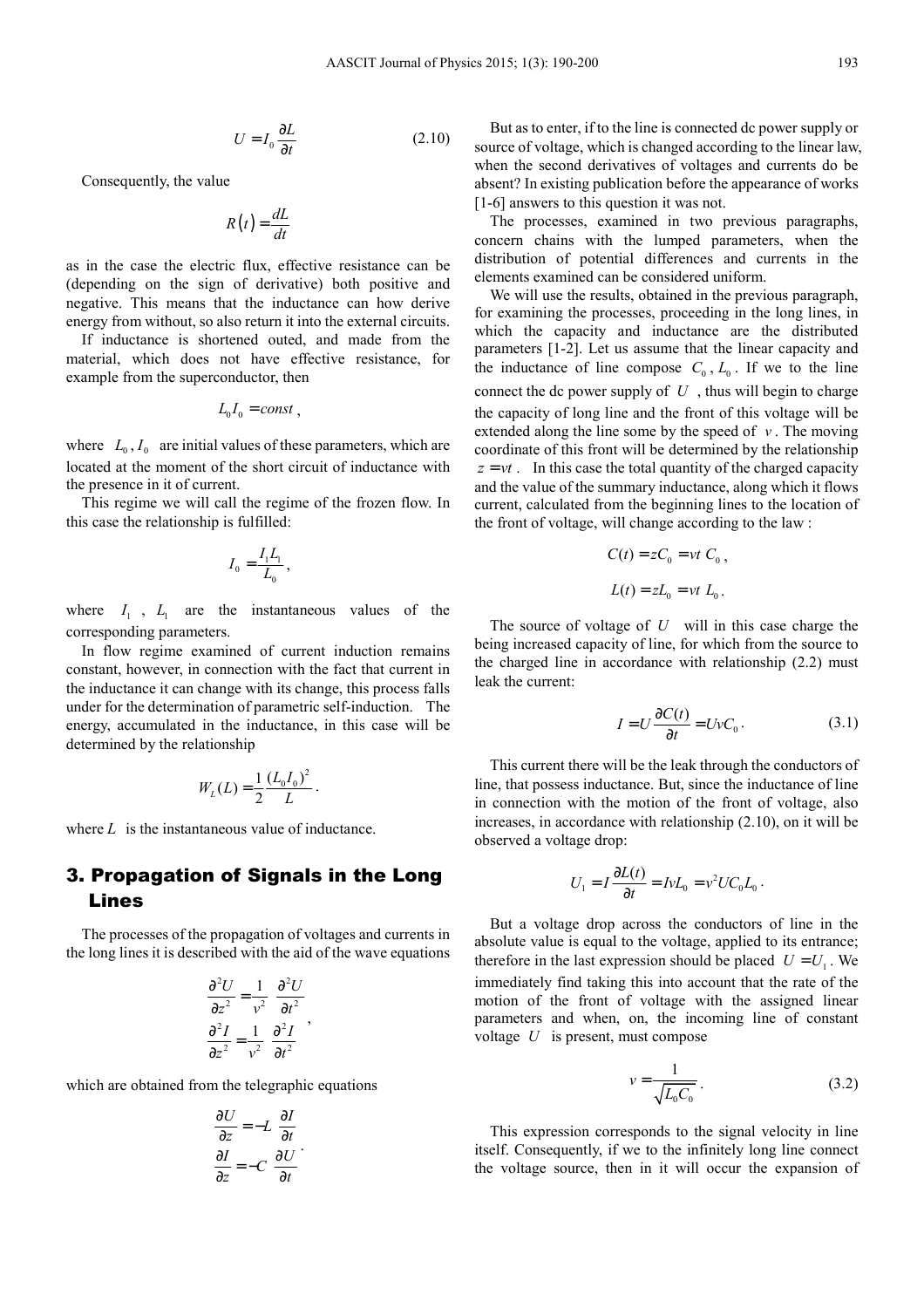electrical pour on and the currents, which fill line with energy, and the speed of the front of constant voltage and current will be equal to the velocity of propagation of electromagnetic vibrations in this line. This wave we will call elektrocurrent wave [1-6]. It is interesting to note that the obtained result does not depend on the form of the function of *U* , i.e., to the line can be connected both the dc power supply and the source, whose voltage changes according to any law. In all these cases the value of the local value of voltage on incoming line will be extended along it with the speed, which follows from relationship (2.2). This process occurs in such a way that the wave front, being extended with the speed of  $\nu$ , leaves after itself the line, charged to a potential difference of *U* , which corresponds to the filling of line with electrostatic electric field energy. However, in the section of line from the voltage source also to the wave front flows the current  $I$ , which corresponds to the filling of line in this section with energy, which is connected with the motion of the charges along the conductors of line, which possess inductance. The process of turning off of the voltage source from the line is also accompanied by the transient process, with which the voltage decreases on what that to law. This transient process in the form of the reverse wave front will be also extended along the line. This means that the single voltage pulse will be extended along the long line with the same speed as its front. Wave equations give formal answer to a question about propagations of signals in the long lines, the procedure examined reveals the physical the bases of this process.

The current strength in the line can be obtained, after substituting the values of the velocity of propagation of the wave front, determined by relationship (3.2), into relationship (3.1). After making this substitution, we will obtain

 $\sqrt{2}$ 

$$
I = U \sqrt{\frac{C_0}{L_0}}
$$
,  
where  $Z = \sqrt{\frac{L_0}{C_0}}$  is line characteristic.

The regularities indicated apply to all forms of transmission lines.

If we to the line with the length of  $z_0$  connect the effective resistance, equal to line characteristic, then the voltage of the

power source will appear on it with the time delay  $\Delta t = \frac{z_0}{v}$ . This resistance will be coordinated with the line and entire energy, transferred by the line, will be in it absorbed. This connected with the fact that the current, which flows in the line is equal to the current, which flows through the resistance, when voltage on it is equal to voltage on incoming line.

Thus, the processes of the propagation of a potential difference along the conductors of long line and current in it are connected and mutually supplementing each other, and to exist without each other they do not can. This process can be called elektrocurrent spontaneous parametric self-induction. This name flow expansion they connected with the fact that occur spontaneously.

## 4. Properties of Static Charges and Their Flows

The capacity of the capacitor, which consists of the flat parallel plates, is determined by the relationship:

$$
C=\frac{\mathcal{E}_0 S}{d},
$$

where  $\varepsilon_0$ , *S*, *d* are dielectric constant of vacuum, the area of plates and the distance between them respectively. Substituting in this relationship equality (2.5), we obtain

$$
W_c = \frac{1}{2} \frac{d (C_0 U_0)^2}{\epsilon_0 S}.
$$
 (4.1)

Is evident that with the constant charge, stored up in the capacitor, an increase in the distance between the plates leads to an increase in its energy. This is connected with the fact that in order to increase the distance between the plates, it is necessary to spend the work, which will pass into the energy of its electrical pour on. As this occurs, evidently from Fig.1.



*Fig 1. The electric fields of parallel-plate capacitor with the different distance between its plates.* 

Taking into account that the work of capacity and voltage is equal to charge, accumulated in the capacitor, relationship (2.9) can be rewritten

$$
W_c = \frac{1}{2} \frac{d(Q_0)^2}{\epsilon_0 S} = \frac{1}{2} \epsilon_0 E^2 S d \qquad (4.2)
$$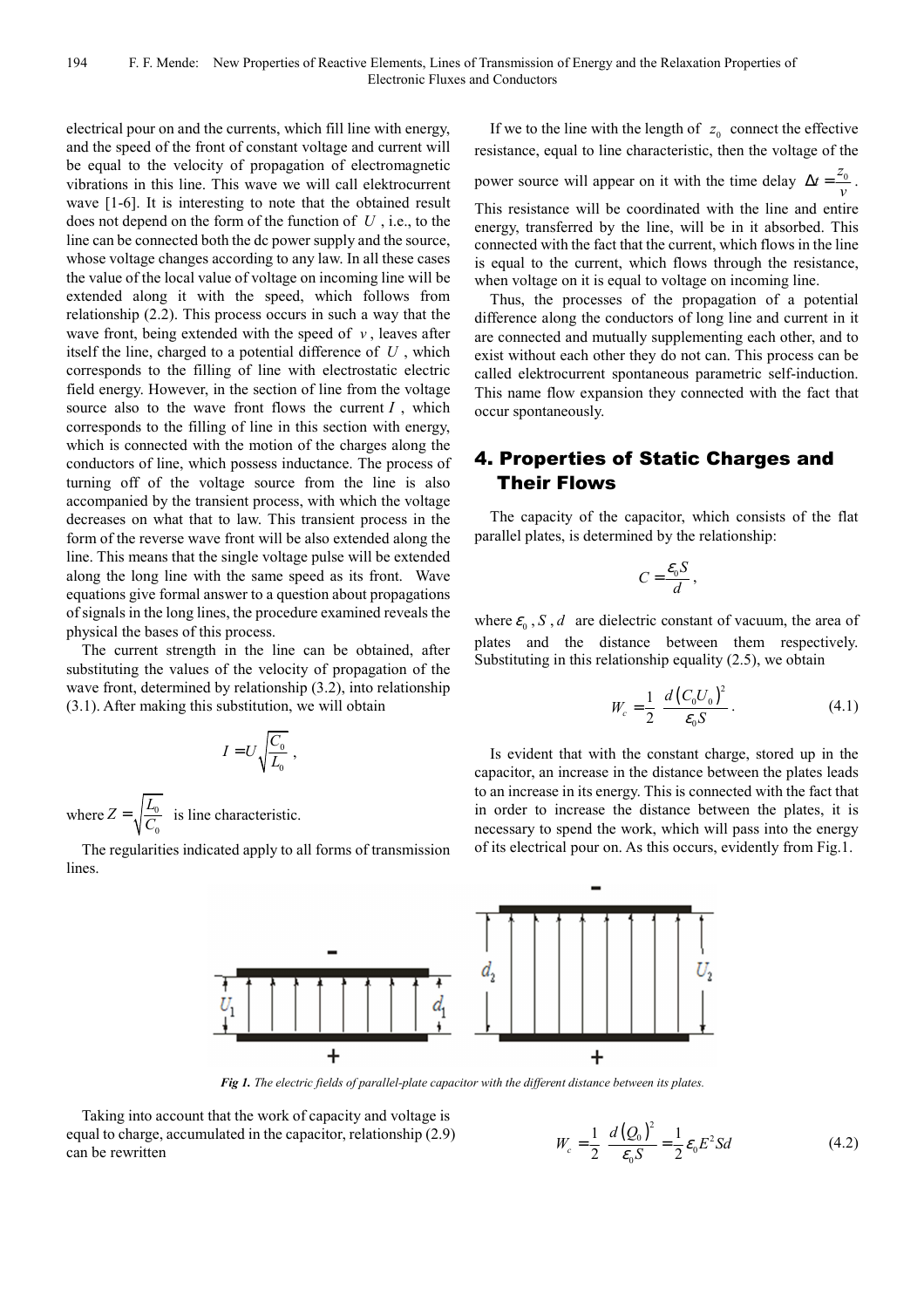where *E* is tension of electric field in the line. From relationship (2.12) follows

$$
E=\frac{Q_0}{\varepsilon_0 S}.
$$

This means that in the parallel-plate capacitor the field strength does not depend on the distance between the plates, but it is determined by the surface density of charge on them. Let us note that with this examination we do not consider edge effects that correctly when the distance between the plates much less than their length and width. Consequently, voltage across capacitor is determined by the distance between the plates

$$
U(d) = \frac{Q_0 d}{\varepsilon_0 S}.
$$

From the carried out analysis escapes the interesting property of the electrons, which compose the charge *Q*<sup>0</sup> . A total quantity of electrons is equal

$$
N=\frac{Q_0}{e}\,,
$$

where *e* is a charge of one electron. Thus, energy of one electron, which is located on the plate of capacitor, is equal

$$
W_e = \frac{de}{\varepsilon_0 S} \quad .
$$

This energy depends on the distance between the plates, but since no limitations on *d* they are superimposed, this energy can be as desired to large.

In the case examined the electric fields of each separate electron are located in the tube, located between the planes of capacitor. The cross-sectional area of this tube is equal and its

height it is respectively equal:  $\frac{S}{N}$  and *d*. When an increase

in the size occurs *d* , volume of this tube increase, and therefore it grows and energy pour on. In this case the mechanical energy, spent on the displacement of the plate of capacitor, passes into the energy of electrical pour on electron. Analogous situation will be observed, also, in the coaxial capacitor. Difference will be only the fact that the fields of electron will occupy not tube with the constant section, but annular disk.

The introduced linear parameters, can be named field, since the discussion deals with that energy, which is stored up in the electrical and magnetic fields. However, the circumstance is not considered with this approach that besides field inductance there is still a kinetic inductance, which is obliged to kinetic energy of the moving charges.

If charges can move without the losses, then equation of motion takes the form:

$$
m\frac{d\vec{v}}{dt}=e\vec{E},
$$

where *m* is the mass electron, *e* is the electron charge,  $\vec{E}$ is the tension of electric field,  $\vec{v}$  is speed of the motion of charge.

Using an expression for the current density

$$
\vec{j} = ne\vec{v},
$$

we obtain the current density of the conductivity

$$
\vec{j}_L = \frac{ne^2}{m} \int \vec{E} dt = \frac{1}{L_k} \int \vec{E} dt,
$$

where

$$
L_k = \frac{m}{ne^2}
$$

is kinetic inductance of charges [7-9].

Maxwell's equations for this case take the form:

$$
rot \vec{E} = -\mu_0 \frac{\partial \vec{H}}{\partial t},
$$
  
\n
$$
rot \vec{H} = \varepsilon_0 \frac{\partial \vec{E}}{\partial t} + \frac{1}{L_k} \int \vec{E} dt,
$$
\n(4.3)

where  $\varepsilon_0$ ,  $\mu_0$  are dielectric and magnetic constant of vacuum.

The system of equations (4.3) completely describes all properties of the conductors, in which be absent the ohmic losses. From relationship (4.3) we obtain

$$
rot \ \vec{H} + \mu_0 \varepsilon_0 \frac{\partial^2 \vec{H}}{\partial t^2} + \frac{\mu_0}{L_k} \vec{H} = 0 \tag{4.4}
$$

For the case pour on, time-independent, equation (4.4) passes into the London equations

$$
rot\ rot\ \vec{H} + \frac{\mu_0}{L_k}\vec{H} = 0 \ ,
$$

where  $\frac{-k}{l} = \lambda_l^2$  $\frac{L_k}{\mu_0} = \lambda_L^2$  $\frac{k}{\mu_0} = \lambda_L^2$ . In this relationship of  $\lambda_L$  there is London

depth of penetration.

Thus, it is possible to conclude that the equations of London being a special case of equation (4.4), and do not consider bias currents on Wednesday. Therefore they do not give the possibility to obtain the wave equations, which describe the processes of the propagation of electromagnetic waves in the superconductors.

Pour on wave equation in this case it appears as follows for the electrical:

$$
rot \tvec{E} + \mu_0 \varepsilon_0 \frac{\partial^2 \vec{E}}{\partial t^2} + \frac{\mu_0}{L_k} \vec{E} = 0.
$$

For constant electrical pour on it is possible to write down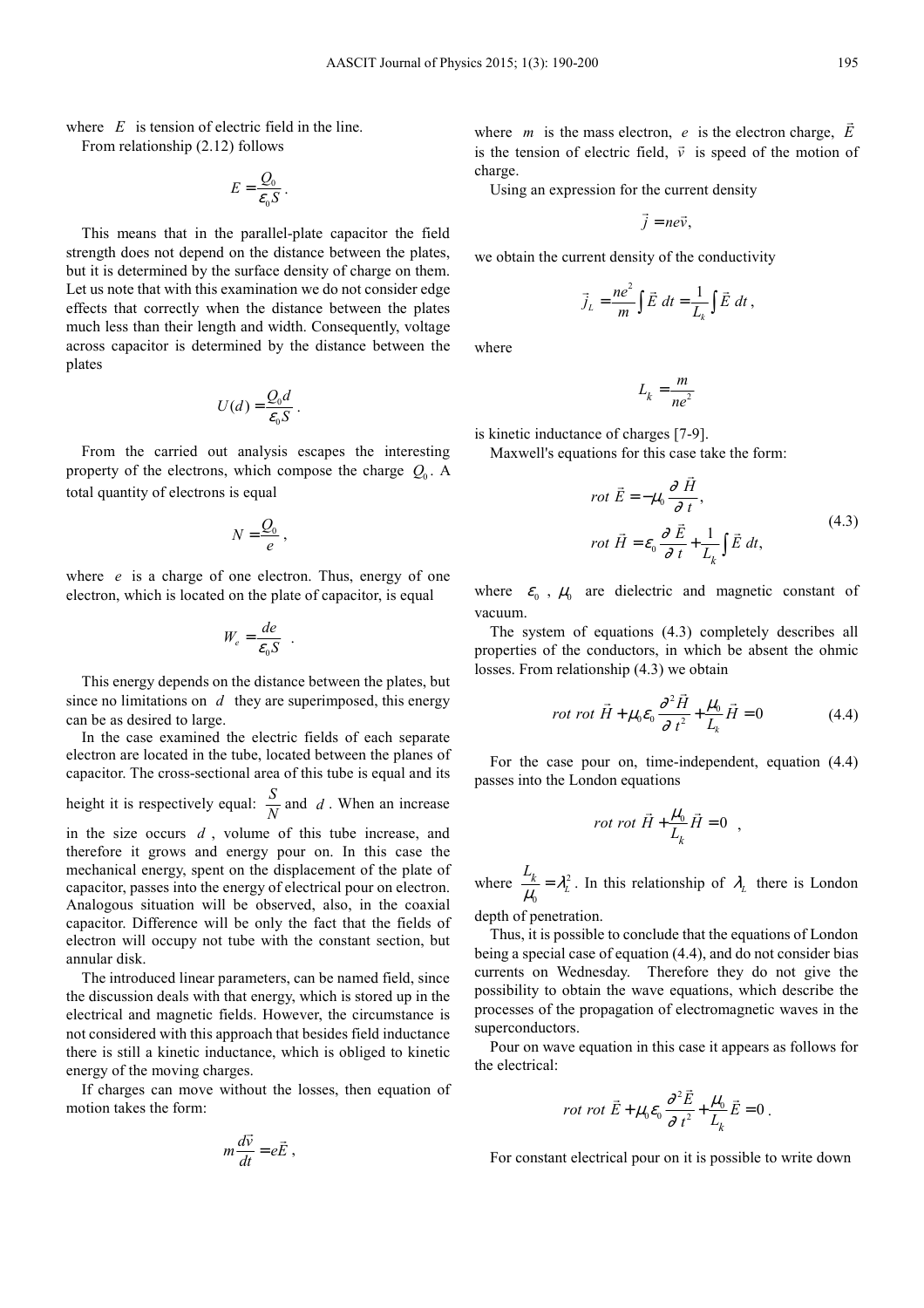$$
rot\ rot\ \vec{E} + \frac{\mu_0}{L_k}\vec{E} = 0
$$

Consequently, dc fields penetrate the superconductor in the same manner as for magnetic, diminishing exponentially. However, the density of current in this case grows according to the linear law

$$
\vec{j}_L = \frac{1}{L_k} \int \vec{E} \, dt \tag{4.5}
$$

In the real transmission lines kinetic inductance is not calculated on the basis of that reason, that their speed is small in view of the very high density of current carriers in the conductors and therefore field inductance always is considerably greater than kinetic. Let us show this based on simple example.

Let us examine processes in the line, which consists of two superconductive planes (Fig. 2.)



*Fig 2. The two-wire circuit, which consists of two ideally conducting planes.* 

The magnetic field on the internal surfaces of this line, equal to specific current, is determined from the relationship:

$$
H = nev\lambda = j\lambda,
$$

where  $n$ ,  $e$ ,  $v$  are density, charge and the velocity of the superconductive electrons, and  $\lambda = \sqrt{\frac{L_k}{M}}$  $=\sqrt{\frac{L_k}{\mu}}$  is depth of

penetration of magnetic field into the superconductor.

If we substitute the value of depth of penetration into the relationship for the magnetic field, then we will obtain:

$$
H = v \sqrt{\frac{nm}{\mu}}.
$$

Thus, specific kinetic the kinetic energy of charges in the skin-layer

$$
W_{H} = \frac{1}{2}\mu H^{2} = \frac{nmv^{2}}{2} = \frac{1}{2}L_{k}j^{2}
$$

is equal to specific the energy of magnetic fields. But magnetic field exists not only on its surface, also, in the skin-layer. If we designate the length of the line, depicted in

Fig. 2, then the volume  $\lambda$  skin-layer in the superconductive planes of line will compose 2*lb*λ . Energy of magnetic pour on in this volume we determine from the relationship:

$$
W_{H,\lambda} = n m v^2 l b \lambda
$$

However, energy of magnetic pour on, accumulated between the planes of line, it will comprise:

$$
W_{H,a} = \frac{n m v^2 l b a}{2} = \frac{1}{2} l b a \mu_0 H.
$$

If one considers that the depth of penetration of magnetic field in the superconductors composes several hundred angstroms, then with the macroscopic dimensions of line it is possible to consider that the total energy of magnetic field on in it they determine by relationship.

Is obvious that the effective mass of electron in comparison with the mass of free electron grows in this case into  $\frac{a}{2}$  $\frac{1}{\lambda}$  of times. Thus, becomes clear nature of such parameters as inductance and the effective mass of electron, which in this case depend, in essence, not from the mass of free electrons, but from the configuration of conductors, on which the electrons move.

The kinetic flow of charges we will consider such flow, whose kinetic inductance is more than field. Let us examine this question in the concrete example.

For the evacuated coaxial line linear inductance is determined by the relationship

$$
L_0 = \frac{\mu_0}{2\pi} \ln\left(\frac{D}{d}\right)
$$

With the current *I* , which flows along the internal conductor, energy accumulated in the linear inductance will compose

$$
W_L = \frac{1}{2} L_0 I^2 = \frac{\mu_0}{4\pi} \ln\left(\frac{D}{d}\right) I^2
$$

With the uniform distribution of current density over the section of internal conductor linear kinetic energy of charges will comprise

$$
W_k = \frac{\pi d^2 n m v^2}{8}
$$

where  $n$ ,  $m$ ,  $v$  are electron density, their mass and speed respectively.

If one considers that  $I = \frac{nev\pi d^2}{4}$  $I = \frac{nev\pi d^2}{4}$ , then it is possible to write down

$$
W_{L} = \frac{1}{2} L_{0} I^{2} = \frac{\mu_{0}}{4\pi} \ln\left(\frac{D}{d}\right) \frac{n^{2} e^{2} v^{2} \pi^{2} d^{4}}{16}
$$

From these relationships we obtain, that for the fulfillment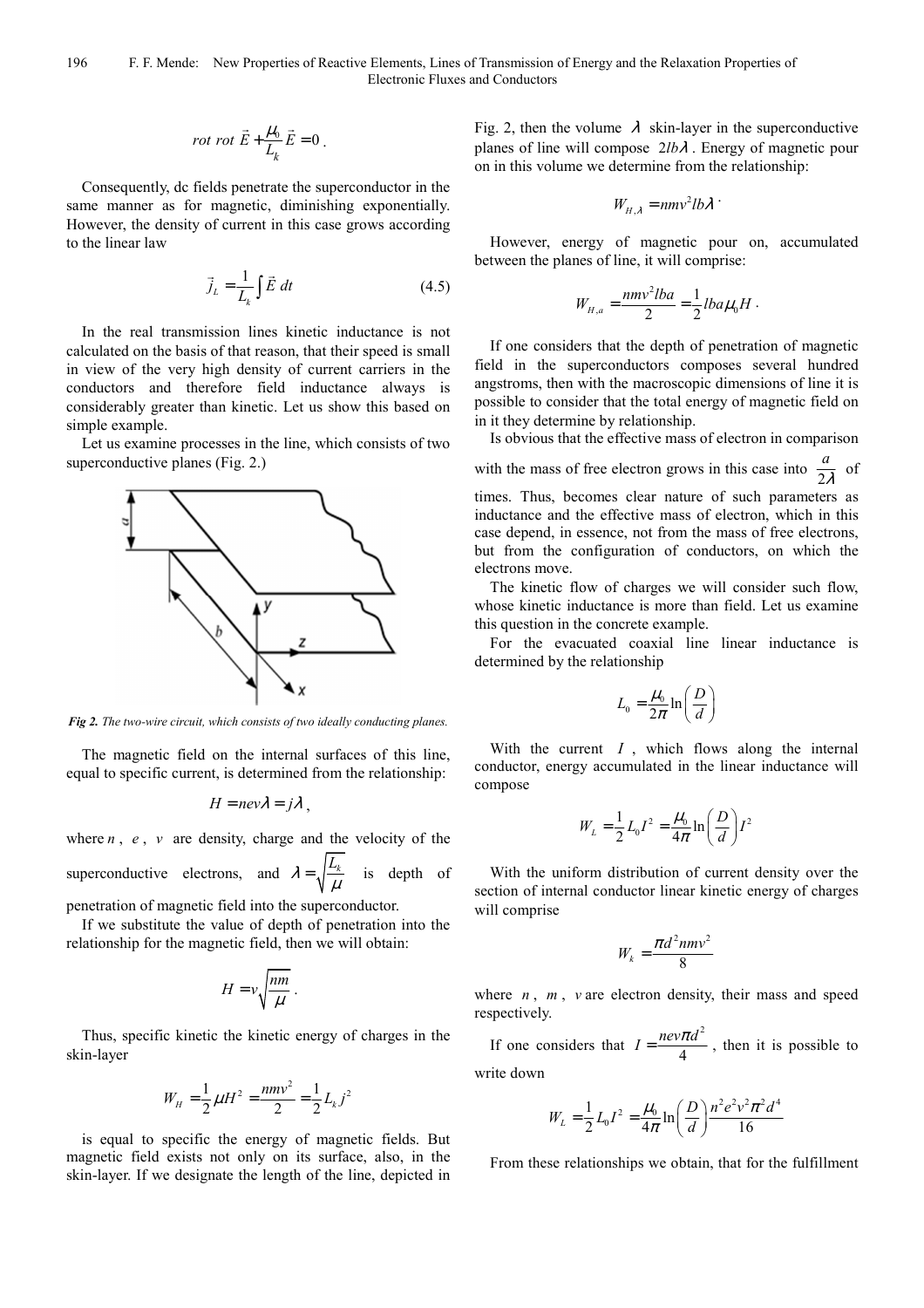of conditions

$$
W_{_k} \geq W_{_L}
$$

fulfilling of the inequality is required

$$
\frac{m}{ne^2} \ge \frac{\mu_0}{8} \ln \left( \frac{D}{d} \right) d^2.
$$

From this relationship we obtain

$$
n \le \frac{8m}{d^2 e^2 \mu_0 \ln\left(\frac{D}{d}\right)}
$$

The electronic flux we will consider kinetic when it is carried out the given condition.

We estimate the density of electrons in the stream for a specific example, when  $d = 1 M M$ ,  $\ln \left( \frac{D}{d} \right) = 2$ .

$$
n \le \frac{8m}{e^2 \mu_0 \ln\left(\frac{D}{d}\right) d^2} \approx 10^{-20} \frac{1}{m^3}
$$

Such densities are characteristic to electron beams, and they are considerably lower than electron density in the conductors. Therefore electron beams should be carried to the kinetic flows, while electronic current in the conductors they relate to the potential flows.

For calculating the energy, transferred by electromagnetic fields, they use Poynting's vector, in this case the energy in the line is transferred by electromagnetic fields and it is separated on the effective resistance, which serves as the load of line. For calculating the energy, transferred by electron beams is used kinetic energy of charges. This all the more correctly, when the discussion deals with the calculation of the energy, transferred by ion beams, since the mass of ions many times exceeds the mass of electrons. With this method of the energy transfer the energy is separated on that target, where the accelerated flow of charges falls.

Thus, the reckoning of the flows of charges to one or the other form depends not only on density and diameter of beam itself, but also on the diameter of that conducting tube, in which it is extended. It is obvious that in the case of potential beam, its front cannot be extended at a velocity, which exceeds the speed of light. Such limitations are not obvious for the purely kinetic beams.

## 5. Relaxation Properties of Conductors and Superconductive Channels

Let us examine the simplest case, when metal at room temperatures is placed into the electric field. Current rise in the environment of any point inside the metal is caused, in the first place, by the fact that the electrons are accelerated under

the action of the electric field  $\vec{E}$ , and, in the second place, fact that as a result electron collisions with the lattice or the admixtures their way between two sequential collisions is limited by the mean free path of *l .* Mean free path depends also on temperature, with which an increase in the conductivity of normal metals with a decrease in their temperature is connected. During the formation of current must be considered the fields, which exist at the length *l* , with this at any point field  $\vec{E}$  it is possible to consider it as constant. Current density in this case will be determined only by the value of field at the point in question, which indicate the local connection between the electric field and the current density.

For finding the connection between the current density of  $\vec{j}$  and  $\vec{E}$  it is possible to use the simple model of free electrons. On this model interaction of electron with the electric field and its collisions with the lattice are described by the equation of

$$
\frac{d\vec{v}}{dt} = \frac{e\vec{E}}{m} - \frac{1}{\tau}\vec{v}
$$
 (5.1)

where  $e$ ,  $m$ ,  $\vec{v}$  are charge, mass and the velocity of electron, *n* is electron density. The term  $\frac{m}{\tau}$  is equivalent to the force of viscous friction of motion of particle in the viscous fluid. In the absence electric field conduction electrons in the state of equilibrium are uniform distributed along the metal. In the pulse space of their state (in view of the exclusion principle of Pauli) can be represented as those uniform distributed inside the sphere of a radius  $mv_F$  ( $v_F$  is Fermi's speed). At any temperature, different from absolute zero, the boundary of sphere (Fermi surface) will not be sharp because of the temperature excitations. However, smearing boundary is extremely small at all interesting us temperatures and it can be disregarded. Introducing the current density  $\vec{j} = ne\vec{v}$ , from (5.1) we obtain

$$
\frac{d\vec{j}}{dt} = \frac{ne\vec{E}}{m} - \frac{1}{\tau}\vec{j} \,. \tag{5.2}
$$

During the imposition of the dc field of  $\vec{E}$  solution (5.2) with the initial condition of  $\vec{j}(0) = 0$  takes the form

$$
\vec{j}(t) = \sigma \vec{E} \left( 1 - e^{-\frac{t}{\tau}} \right)
$$

where

$$
\sigma = \frac{ne^2\tau}{m} \tag{5.3}
$$

Is conductivity with the direct current. Thus, current density is approached the equilibrium value  $\vec{j} = \sigma \vec{E}$ . This means that from the point of view of this semi-classical model all electrons in the pulse space move with one and the same with acceleration or, which is equivalent, the center of sphere is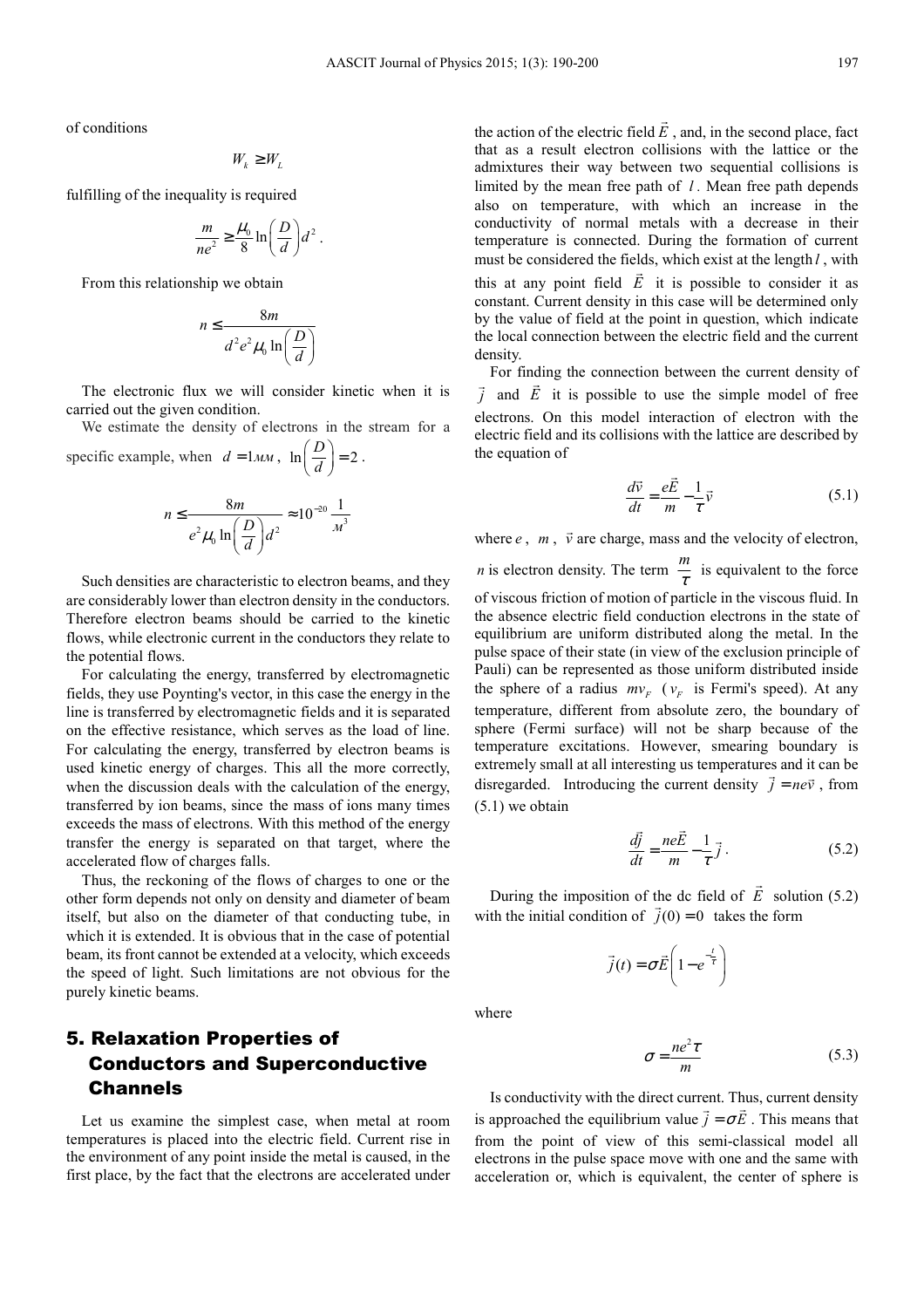shifted to the value  $m\vec{v}$ , approaching the equilibrium value  $e\tau\vec{E}$ . Mean free path is determined by the relationship of *F l*  $\tau = \frac{V}{v_F}$ . In this treatment the mean free path represents the

distance, passed electronic on the Fermi surface in the time  $\tau$ . In the conductor between the electron gas and the lattice there is a dynamic equilibrium. If we conductor place into the electric field, then electrons will begin to be accelerated, deriving additional energy in electric field. The model examined is represented in Fig. 3 assume that each electron, moving cyclically, in the time of  $\tau$  derives energy in electric field, and then, colliding with the atoms of lattice, it returns to it the energy, obtained in field.



*Fig 3. Diagram of interaction of electrons with the atoms of lattice.* 

It is possible to present the macroscopic situation, which reflects this process. Will arrange a sequential quantity of electrodes, located in the vacuum, as shown in Fig. 3, and let us connect to each the feather of electrodes the sources of voltage *U* . Let us ensure also the possibility of that so that after the acceleration between the electrodes, electronic flux would return the energy, obtained in field, to the subsequent electrode. In this case between each pair of electrodes there will be the leak current, and this pair will present effective resistance. Let us calculate this resistance.

The electron transit time between the electrodes (relaxation time) will comprise

$$
\tau = l \sqrt{\frac{2m}{eU}}\tag{5.4}
$$

This case is differed from that examined by the fact that mean free time depends on the voltage between the electrodes, while in the case of normal metal it it depends on the speed of Fermi and on temperature.

Since the processes, proceeding in the normal metal and depicted in Fig. 5, are similar, then for enumerating the conductivity of electronic flux, that is moved between the electrodes, it is possible to use relationship (5.3). Substituting (5.4) in (5.3), we obtain

$$
\sigma = nl \sqrt{\frac{2}{mU}}.
$$

Consequently as in the metal, conductivity is the greater, the greater the mean free path, but in the case examined it does not depend on magnitude of the charge. Knowing the conductivity of beam, it is possible to calculate its specific resistance

$$
\rho = \frac{1}{\sigma} = \frac{1}{nl} \sqrt{\frac{mU}{2}}.
$$

Knowing the specific resistance of beam, it is possible to calculate its resistance

$$
R = \rho \frac{l}{S} = \frac{1}{nS} \sqrt{\frac{mU}{2}} ,
$$

where *S* is the cross section of bundle.

It turned out that the resistance of beam does not depend on the distance between the electrodes, but the total resistance of the entire of the circuit of electrodes is multiple to a quantity of their pairs.

A similar case realizes in thin superconductive channels [10].

The superconductive channels, with reaching in them of critical current, convert to the normal state, which possesses resistance. This process has its special features. On the voltage-current characteristics of the thin and narrow superconductive films are observed steps (Fig. 4).



*Fig 4. Typical voltage-current characteristic of the intermediate state of the tape uniform superconductive channel.* 

Voltage surges are the characteristic feature of the voltage-current characteristics of the superconductive channels, in this case the resistance of model changes with the multiple means

$$
R = nR_{d1} \tag{5.5}
$$

As follows from work [10] unity of opinion to physics of this behavior of the superconductive channels it is absent. In also the time the proposed model of the appearance of the resistance of electron beams makes it possible to give the phenomenological explanation of the behavior of the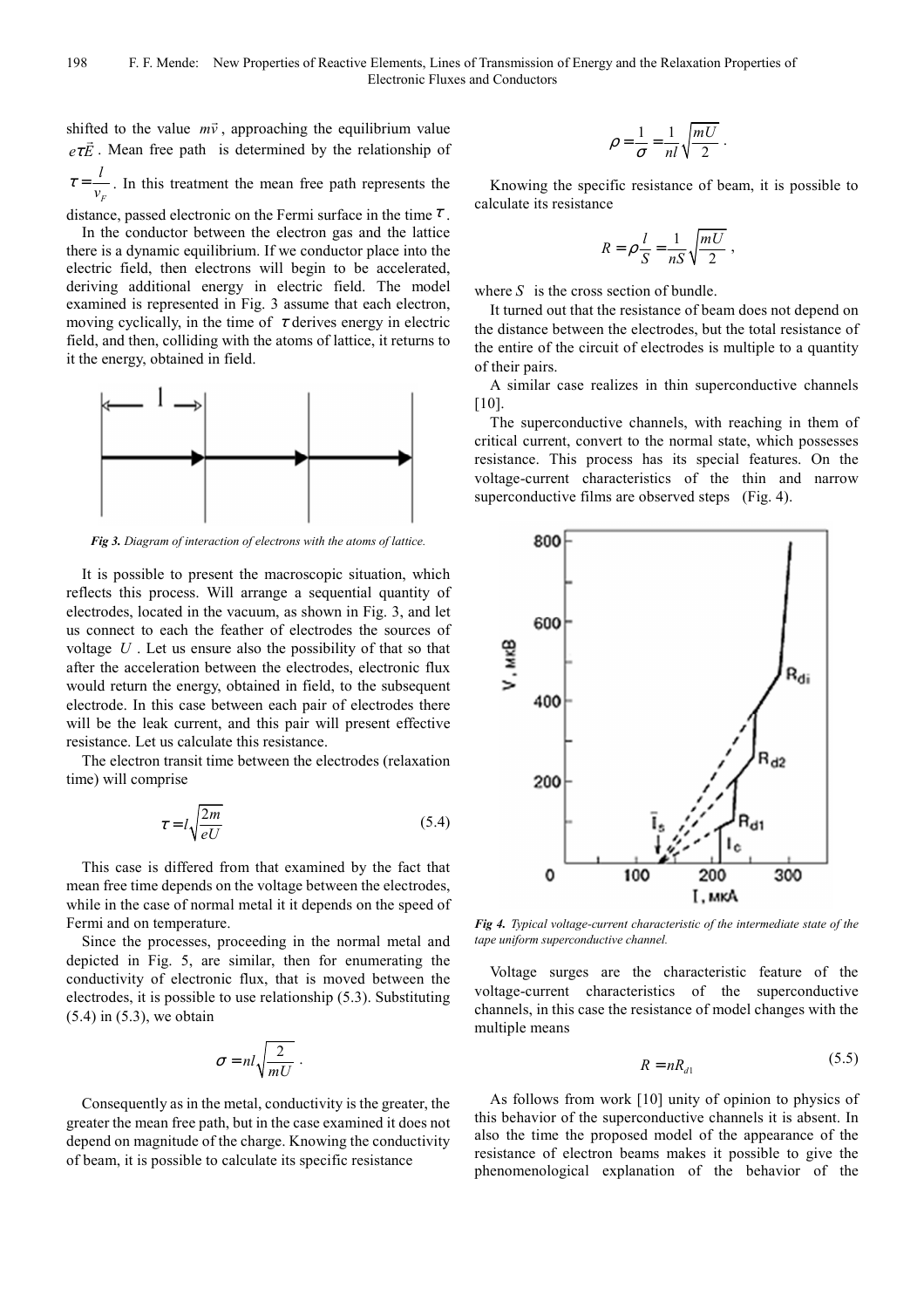superconductive channels in the intermediate state. As it follows from the carried out examination in the diagram of interaction of electronic flux with the electrodes, given in Fig. 5, the flow resistance from the distance between the electrodes does not depend, but it depends only on a quantity of pairs of electrodes; therefore the total resistance of the totality of such pairs will be multiple to their quantity as in relationship (5.5).

During the imposition on the film of electric field the current in it must grow in accordance with relationship (4.5). However, for the narrow film, connected to the massive contacts, this process has its special features. Into the beginning of the superconductive channel the superconductive electrons (Cooper pairs) enter with the zero speed, and their acceleration begins after this. If during the motion for the elongation of entire channel the speed of Cooper pair does not reach critical value (as can be seen from Fig. 5 this the currents of below 200  $\mu$ *A*) that film remains superconductive. But, as soon as Cooper pair, after passing almost entire film, near its end will reach critical speed, will occur its disintegration and the normal electrons, which were being formed as a result of this disintegration will return the energy obtained by them, to lattice. In this case on the voltage-current characteristic the first step will appear. The further decomposed electrons again form Cooper pair and will continue their way, but will be accelerated to the critical speeds they will not have time and they will leave the film into the massive opposite contact in the form of Cooper pair. With further increase in the speed of Cooper pairs, the place of reaching critical speed begins to be shifted to the middle of film, but during the intersection of its middle in the end of the film the following Cooper pairs will reach their critical speed and the second step will appear on the voltage-current characteristic. Further increase in the current will lead to appearance third of step, then by the fourth, etc that also is observed during the experiment.

In Fig. 5 is shown the process of the development of the jumps of the resistance of the superconductive film in the intermediate state.



*Fig 5. Process of the development of the jumps of resistance in the superconductive film.* 

By black vertical line in the figures are designated the place of the disintegration of the Cooper pairs (them accepted to call the places of the slippage of the superconductive phase), pointers is to the right indicated the place of entry into the film of Cooper pairs. Upper figure corresponds to the first jump of resistance, average - corresponds to two jumps, lower - three. In the same sequence appear the subsequent jumps.

#### 6. Conclusions

In the theory of electrical chains is customary to assume that the capacities and inductances are the reactive elements, which cannot accumulate energy. However, this point of view is not accurate, since under specific conditions both the capacity and inductance can accumulate energy. In addition to this, it occurs that the capacity and inductance can play the role of effective resistance, which depends on time. Such properties of these elements before the appearance of publications [1-6] were not known. At present wave equations for the long lines require the knowledge second derivative voltages and currents, which are extended in such lines. However, there are such cases, when such derivatives cannot be determined. This is the case, when dc power supply is connected to the line, or when this voltage changes according to the linear law. Answer to a question, as one should enter in this case, give in the proposed article. The properties of long lines are characterized by such parameters as linear capacity and inductance, which do not consider the kinetic properties of charges. This connected with the fact that linear field inductance in the long lines considerably exceeds linear kinetic inductance. This condition can not be observed when as the conductors of line it serves electronic or ionic flux. In the article carried out the study also of this problem are given the conditions for the separation of the flows of charges into the field flows and kinetic.

In the article the new law, which determines the dependence of the specific resistance of electron beam on a potential difference between the electrodes and the distances between them, is obtained. It follows from this law that the specific resistance of electronic flux depends on the distance between the electrodes, between which moves electronic flux. It is shown that the stepped voltage-current characteristic of the superconductive thin narrow superconductive channels, which are been in an intermediate state, is connected with the presence to resistance in electron beams.

#### References

- [1] F. F. Mende, Great misconceptions and errors physicists XIX-XX centuries. Revolution in modern physics, Kharkоv NTMT, 2010.
- [2] F. F. Mende. New electrodynamics. Revolution in the modern physics. Kharkov, NTMT, 2012.
- [3] F. F. Mende, New approaches in contemporary classical electrodynamics. Part I, Engineering Physics, №1, 2013, p. 35-49.